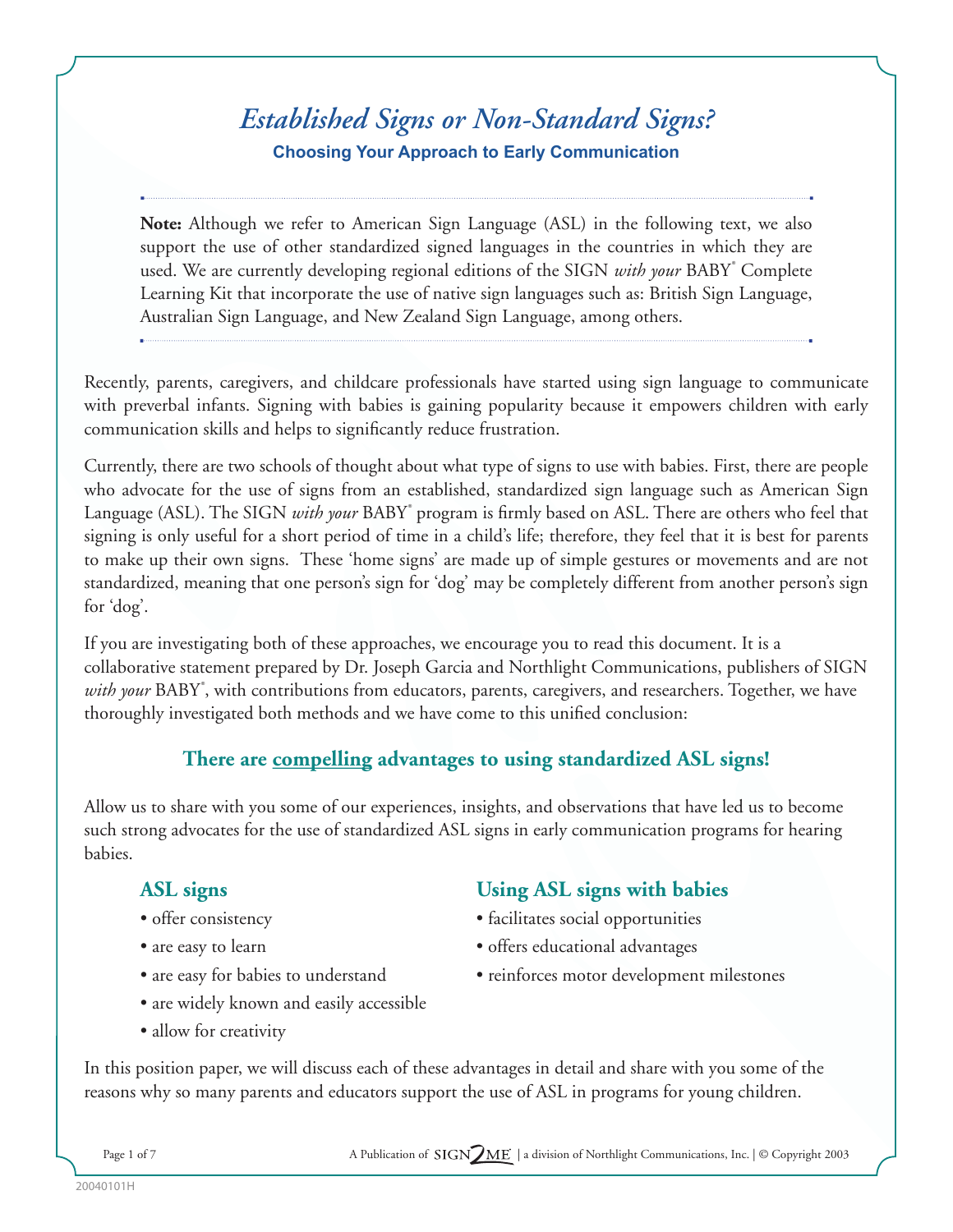## ASL Signs Offer Consistency

#### **A standardized system**

The advantage of using ASL signs is that they are standardized throughout North America. If you go to a book store and open several ASL dictionaries, you will find that the vast majority of the signs are made the same way in each book. You will occasionally find some regional variations in ASL signs. One such sign is the sign for 'juice'. For our program, we have simply chosen to present the most commonly used sign for 'juice'.

Although these regional variants exist, they do not pose a challenge for most parents. Hearing babies who sign typically use very basic vocabulary that can be understood by most ASL users throughout North America.

#### **Consistency across childcare settings**

Because ASL signs are standardized, they offer consistency across childcare settings. This consistency helps facilitate transitions for teachers or children who move to new classrooms or childcare centers. Teachers or children who move to centers using non-standard signs may have to learn an entirely new set of signs. This may be very confusing, especially for young children who have grown accustomed to using particular signs.

## **Consistency across educational settings**

In addition, ASL offers consistency across educational settings. Dr. Marilyn Daniels author of the critically acclaimed *Dancing with Words: Signing for Hearing Children's Literacy* (Bergin & Garvey 2001) has found, based on over ten years of research with hearing babies and children in this country and the UK, that there are significant advantages for both children and parents if vocabulary words from ASL or BSL are presented to children rather than "home made invented signs". This is important as children routinely move from childcare settings, to nursery school, to preschool, to kindergarten, to elementary school, to high school, to college, and will consistently encounter ASL to varying degrees in each of these venues.

## ASL Signs Are Easy to Learn

#### **Ideal for busy parents**

Most typically developing children will learn and use somewhere between 20 and 50 signs before speech becomes their dominant form of communication. The good news for busy parents is that it doesn't take much time to learn ASL signs. Even if you've had no prior experience with ASL, it only takes a minute or two to learn the first few signs. Once you get comfortable using these signs, you can learn additional signs at a pace that works for both you and your baby.

Some people think that they will have to learn an *entire* language to sign with their baby. As a parent of a hearing baby, all you need to learn is a handful of simple signs. We encourage you to use single signs to reinforce single words, as you speak them. For example, if you say to your baby "Would you like more?" all you have to do is *sign* 'MORE' as you *say* the word 'MORE'. However, if you are interested in learning more than just a few signs and want to study ASL as a language, we encourage you to do so.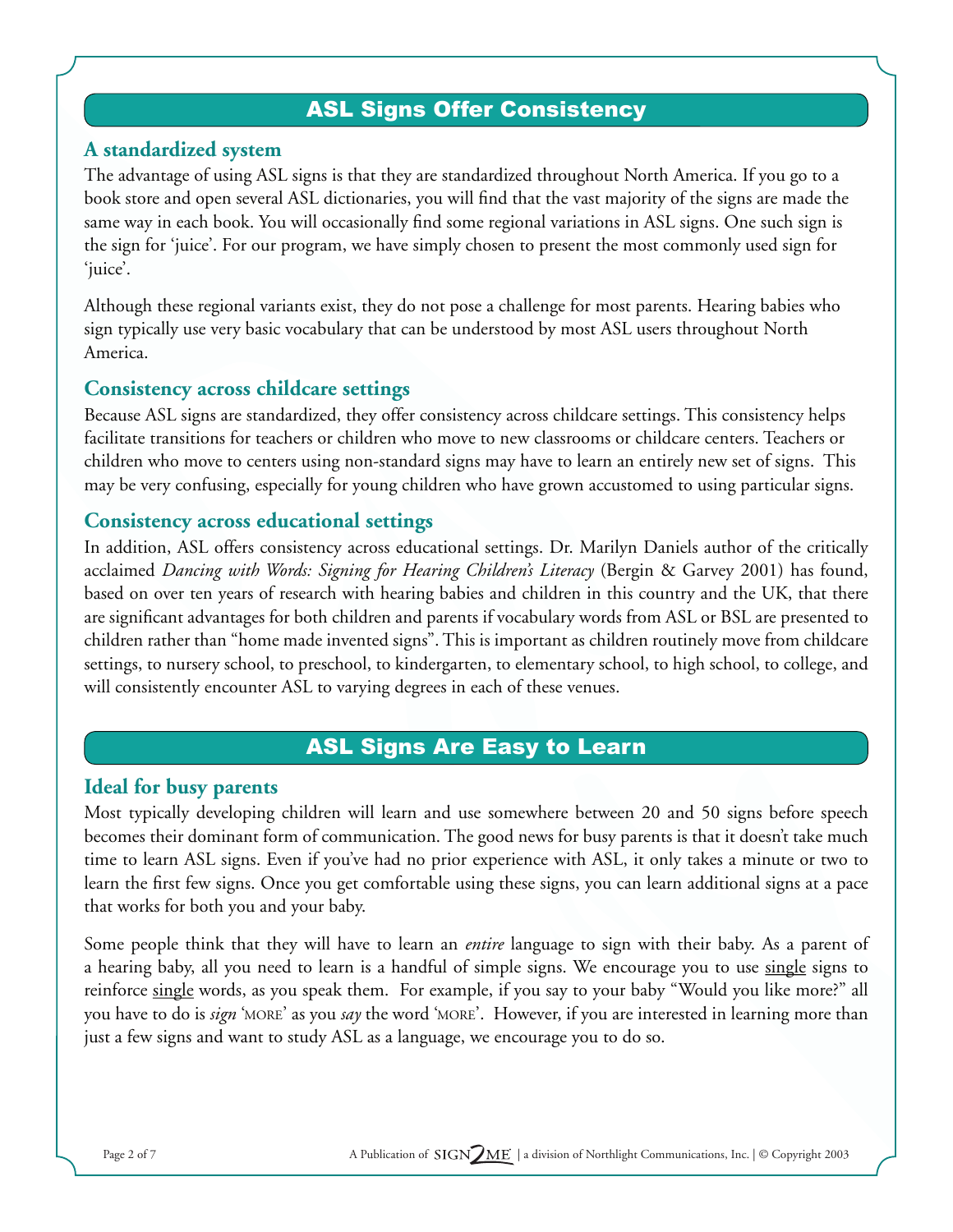## ASL Signs Are Easy For Babies to Understand

Critics have stated that some ASL signs may be too abstract for babies to understand. The truth is that many ASL signs are <u>iconic</u>—that is, they are manual imitations of the objects and actions they represent. In other words, most ASL signs actually look like what they signify. For example, the ASL sign for 'bird' is easily understood because you simply place your fingers near your nose to represent a bird's beak. This makes American Sign Language easy to learn—both for your child and for you!

## **Signs and words are learned in the same way**

What happens when babies encounter more abstract ASL signs? Our experience has shown that babies will learn and remember signs that are *regularly demonstrated to them in context*, no matter how abstract or iconic the sign is!

Consider the fact that hearing babies can understand spoken words—which are usually even more abstract than signed words. The sounds "m" and "ah" have no inherent meaning, but when we put them together to form the word 'mama', babies quickly learn to associate this symbol with the nice woman who feeds them and takes care of them! To some degree, all words and signs are abstract symbols. If we use the *word* 'mama' in context enough times, most babies will learn to understand what this symbol means. If we also use the *sign* for 'mama' every time we say that word, babies will come to understand this symbol as well.

## ASL is Widely Known and Easily Accessible

#### **ASL: the third most commonly used language in the U.S.**

ASL is widely used in the U.S. and Canada, not only by people who are deaf or hard of hearing, but also by educators, interpreters for the deaf, children with special needs and their families, hearing people who have deaf friends or relatives, and students who have studied ASL in high school or college. The advantage of this is that the ASL signs your baby uses will be recognized and understood by many people.

## ASL Signs Allow for Creativity

#### **A few special signs**

Even though the SIGN *with your* BABY<sup>®</sup> program is based on ASL, you may want to create special signs for family members, friends, or pets. You and your baby can create these signs together using simple movements and gestures. We encourage you to document them so that others who interact with your baby can learn and use them.

## Using ASL with Children Facilitates Social Opportunities

All parents who sign with their babies are encouraged to teach the signs they are using to everyone who interacts with their child. This helps to ensure that their child's attempts to communicate will be understood by others.

## **A growing circle of friends**

As babies grow, their vocabularies quickly expand. Their circle of friends and acquaintances also grows as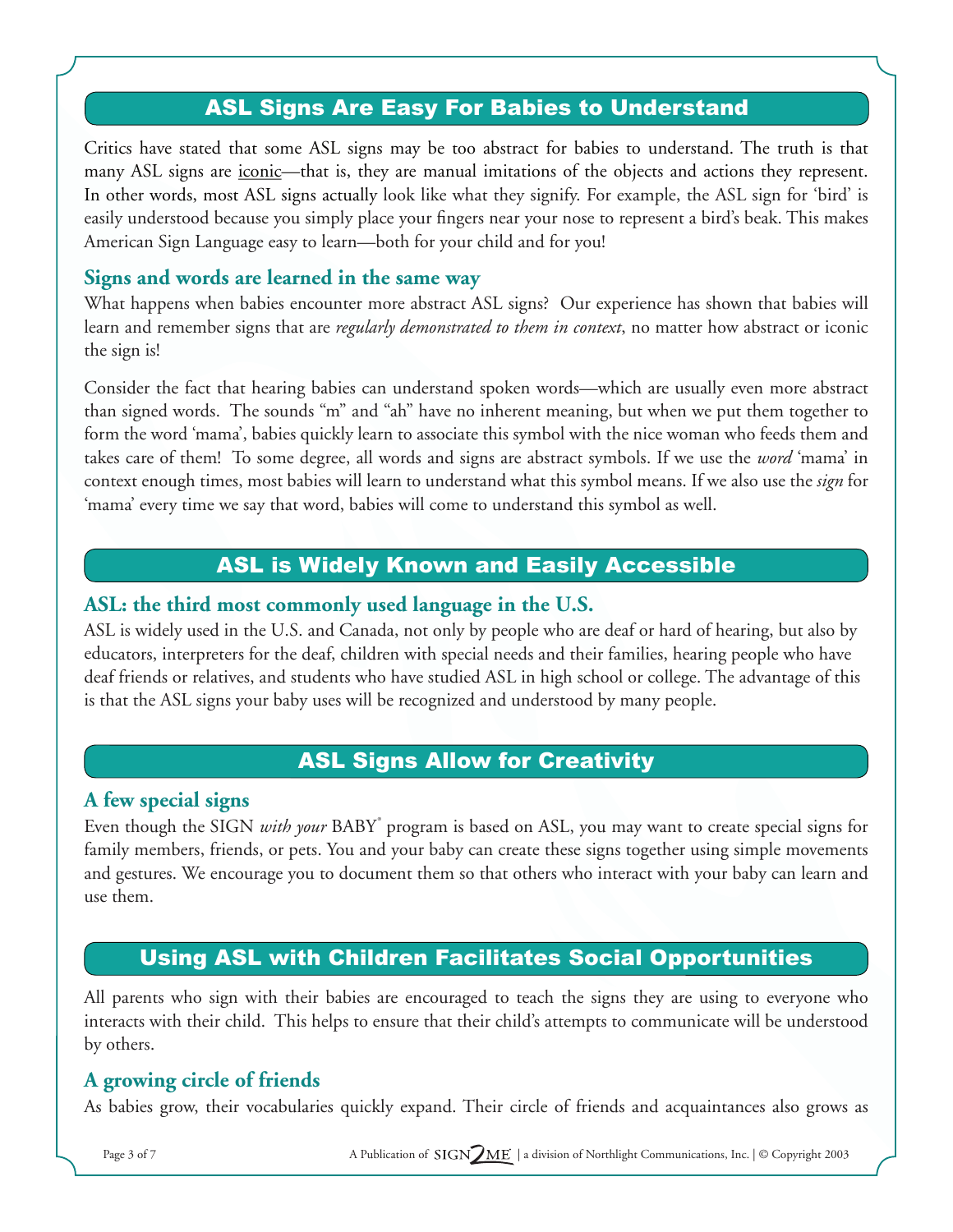they begin to participate in playgroups or spend more time in childcare settings. The use of ASL in these settings allows children who sign to easily communicate with one another. However, the use of non-standardized signs in these settings can be problematic. Imagine the confusion in a classroom full of toddlers who are each using <sup>a</sup>*totally different* set of signs and gestures!

## **A larger community**

The beauty of using ASL is that you will give your child the opportunity to have social interactions with *anyone* who uses ASL: parents, teachers, caregivers, doctors, and other children.

## Using ASL with Children Offers Educational Advantages

## **A boost for early literacy skills**

Sign language is becoming an integral part of preschool curricula. Research shows that adding a kinesthetic (movement) element to verbal and written language learning will positively impact early literacy skills.

Dr. Marilyn Daniels, author of *Dancing with Words: Signing for Hearing Children's Literacy,* has found that hearing students in pre-kindergarten classes who receive instruction in both English and ASL scored significantly higher on standardized vocabulary tests than hearing students in classes with no sign instruction. Over the years, her studies have clearly demonstrated that adding visual and kinesthetic elements to verbal communication helps enhance a preschool child's vocabulary, spelling, and early reading skills. For more information about Dr. Daniels' work, go to **www.marilyndaniels.com**.

## **A foundation for second language learning**

Imagine spending your time developing a unique system of signs and gestures to teach your baby, only to discard it once she learns to talk. Compare that to learning signs from a rich and beautiful language that she can continue to use and explore as she grows. It is comforting to us to know that if our babies learn to use ASL signs; their usefulness will not end when our children learn to speak. And considering the growth of ASL programs from preschool through college, it is nice to know our children will already be comfortable with signing and can build on the foundation established during infancy.

## Using ASL with Children Reinforces Motor Development Milestones

## **Reinforcing important motor skills**

During infancy and the toddler years, the development of both fine and gross motor skills is critical to language and cognition. There is well-documented research indicating that the gross motor skill of bringing the arms and hands together at the midline of the body is one of the most significant developmental milestones in infancy. It is a primary step in integrating the right and left hemisphere of the brain to work together and is crucial to sensory integration. This motor skill, paired with the visual skill of gazing toward midline, is reinforced by the use of sign language.

Many of the ASL signs recommended for babies involve basic hand movements made at the body's midline. For example, the signs for 'MORE', 'BOOK', 'SHOES', all encourage a baby to move their hands together toward their midline.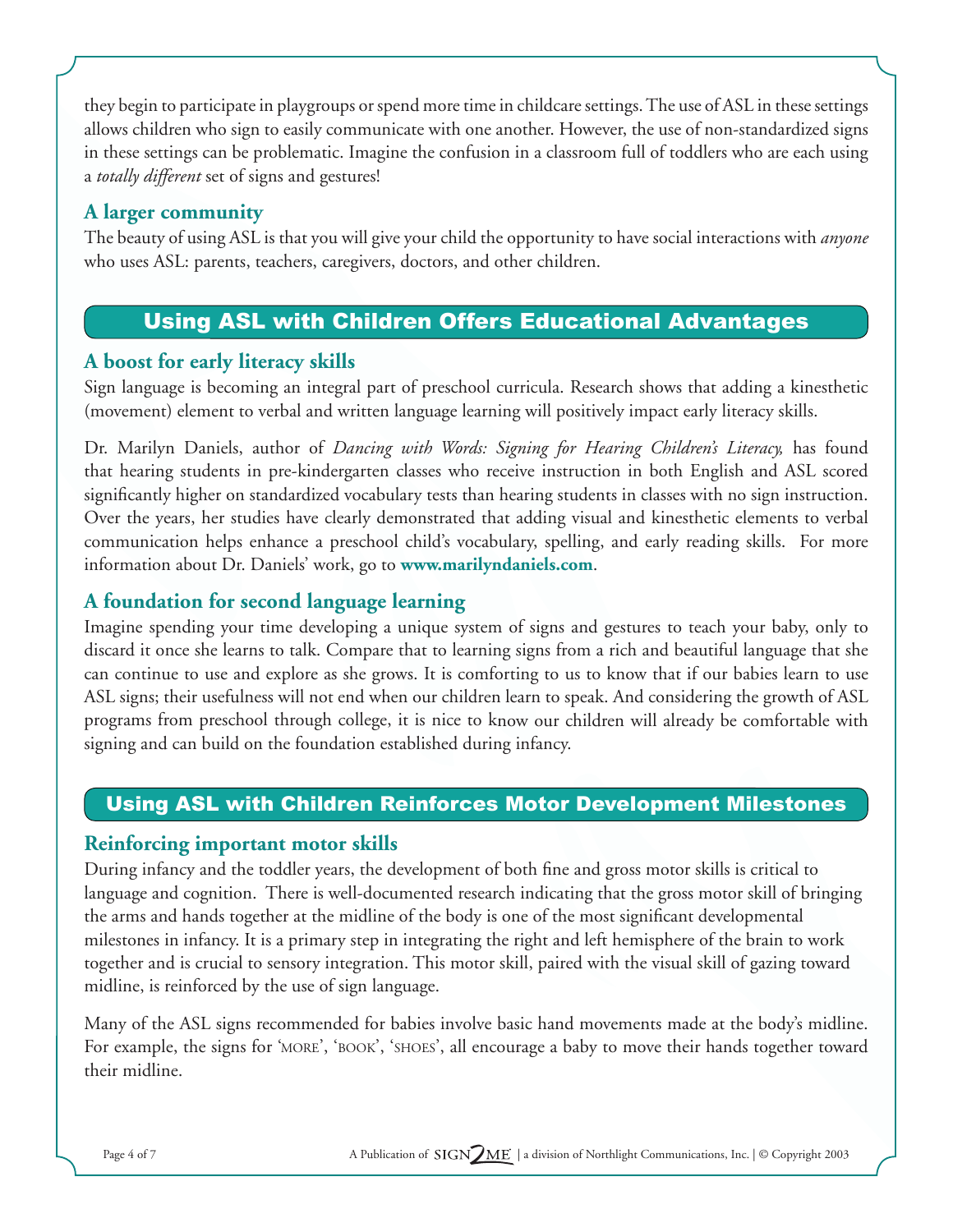Once a baby is able to make these moves to midline, the next developmental step involves crossing the midline. There are many ASL signs recommended for babies and young children that encourage the crossing of midline. The ASL signs for 'HUG', 'BABY' 'BEAR' and 'SPIDER' encourage the development of this important motor skill.

People who make up their own signs may not include signs that cross midline, unknowingly passing up an opportunity to reinforce this important motor skill that can strengthen sensory integration. To read more about sensory integration, go to **http://www.sinetwork.org**.

## Why Educators Support the Use of ASL

## **"We're already using ASL!"**

ASL is currently a standard part of many preschool curricula. Therefore, many teachers are already familiar with basic ASL signs and are welcoming the introduction of ASL into infant and toddler programs.

## **Consistency across the curriculum**

MaryJo Dostal, Director of Union Bay Children's Center (serving the students, staff and faculty of the University of Washington) and co-founder of Sprouts Educational Resources shares her experiences:

*"Based on our experiences of introducing ASL to hearing infants, toddlers, and preschoolers over the last five years, we have found ASL to be an incredible bridge between receptive language and verbal language. It is a wonderful tool for children learning English as a second language and for introducing a second spoken language. We have also found ASL to be an effective connection for children moving through infant, toddler and preschool groupings. By having the consistency of ASL throughout our entire program, the children and staff can easily communicate through recognized signs."*

## **Facilitating communication for all children**

Teachers recognize the importance of creating "inclusive" educational environments where *all* children can successfully learn and socialize, no matter what special needs they may have.

The use of ASL in early childhood programs is an important part of creating an inclusive educational environment. The use of non-standard signs may actually prevent children in these environments from communicating with one another.

*"We use ASL due to the fact that some of our children will be using signs to communicate for a very long time. It is MOST rewarding to see all of the children in the classroom, both children with special needs and typically developing children, using signs to communicate with each other."*

> -- Kelly Kirchmar, MA, CCC-SLP, Speech-Language Pathologist

## A Legal Foundation For the Use of ASL in Childcare Settings

## **Inclusion mandated by law**

Inclusion is the philosophy that all children should be included in mainstream educational settings. In the U.S. and Canada, there are specific laws that support inclusion and mandate the least restrictive educational environment for children who have disabilities.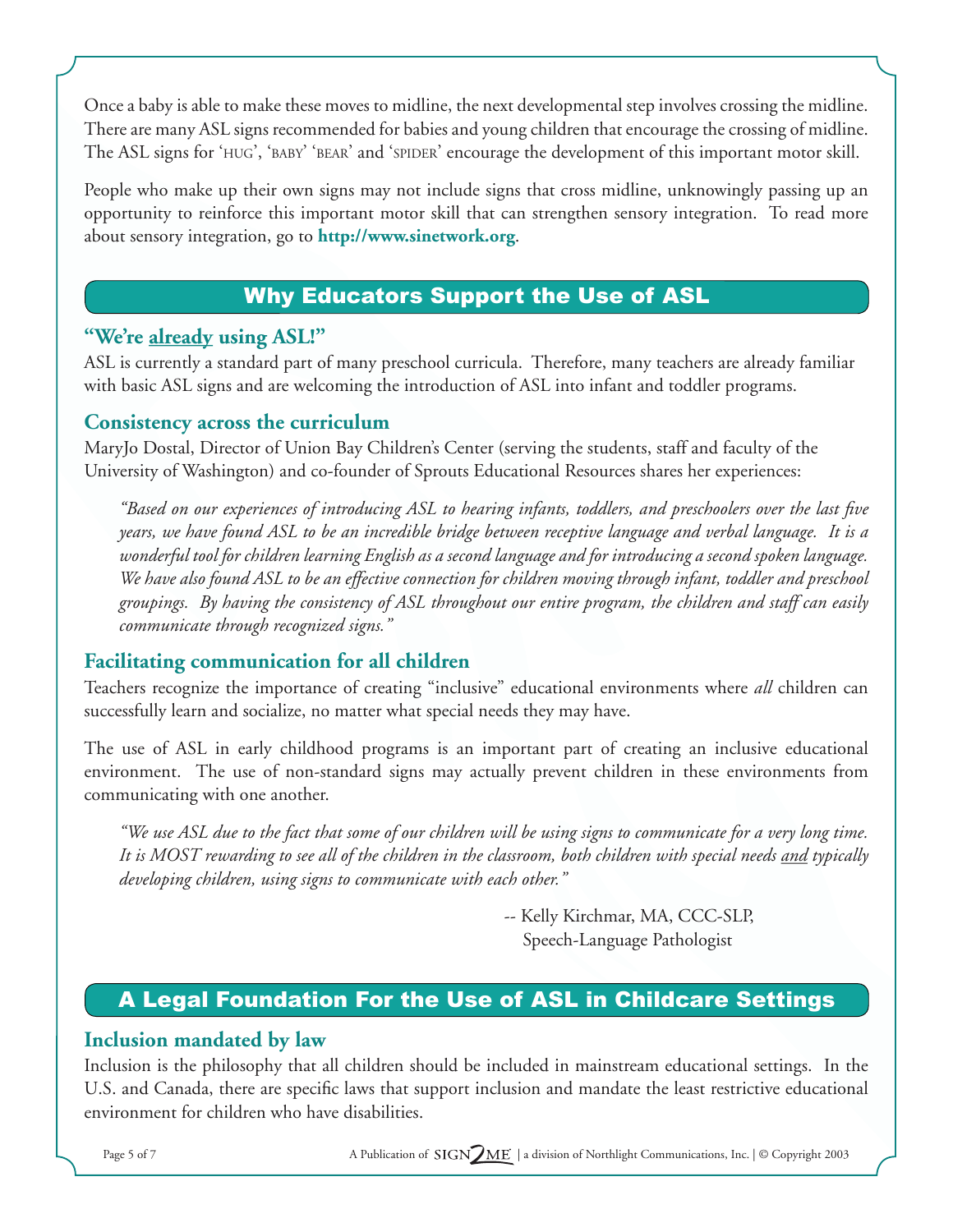The following laws address the rights of individuals who use ASL as their primary form of communication. They ensure that these individuals have the right to have access to their native language of ASL in educational and work settings.

Public Law 94-142, The Education for all Handicapped Children Act (1975) The IDEA, Individuals with Disabilities Education Act Amendments (1997) The ADA, Americans with Disabilities Act (1990) Canadian Human Rights Act

## **ASL vital to inclusive childcare environments**

By using ASL in early educational settings, you help to ensure that children, staff members, parents and caregivers who use ASL are provided with the opportunities mandated in these federal laws. Given these federal mandates and our nation's desire to create inclusive environments, it makes sense to begin exposing *all*  children to ASL in their early years.

An important benefit of using ASL in an early childhood setting is that it can facilitate communication between typically developing children and those with special needs. It also gives adults who use ASL as their primary form of communication more opportunities to work effectively in childcare settings.

To learn more about IDEA, go to **http://www.ed.gov/offices/OSERS/Policy/IDEA/the\_law.html** To learn more about ADA and childcare go to **http://www.usdoj.gov/crt/ada/childq%26a.htm** To learn more about the Canadian Human Rights Act, go to **http://laws.justice.gc.ca/en/H-6/index.html** To learn more about Canadian laws pertaining to inclusion go to **http://www.schoolnet.ca/sne/e/ index2.html**

## Why Parents Support the Use of ASL

*"Both of my children have learned ASL signs easily and use them functionally. My daughter, Sarah, was able to understand a woman at a baby shower the other day who signed "good job" to her. It is so rewarding to know that she has this skill at such an early age, and will have it throughout her life. This would not have been the case had we 'made up' our own signs."*

## Teresa Fanton, Thornton, CO

*"Our daughter was able to express herself through simple signs (milk, more, all done) at 8 months old. She is now 13 months and readily uses over 35 signs to express herself. Just the other day she picked up a feather from our parrot and signed, "bird- hair". It is amazing! She can express herself and we can discuss concepts you wouldn't normally think a 1 year old would understand."*

#### Jessica Jordan, Nashua, NH

*"Due to the fact that Miles has Down Syndrome, learning American Sign Language signs has helped to reduce his frustration immensely, while his oral-motor skills continue to develop. I wanted Miles to be able to have a structured language system that he could use in the world, not just at home. When people don't understand what Miles is trying to say, he will often use sign language to clarify his message. If we made up our own signs, people in the community may not know what he is trying to say."*